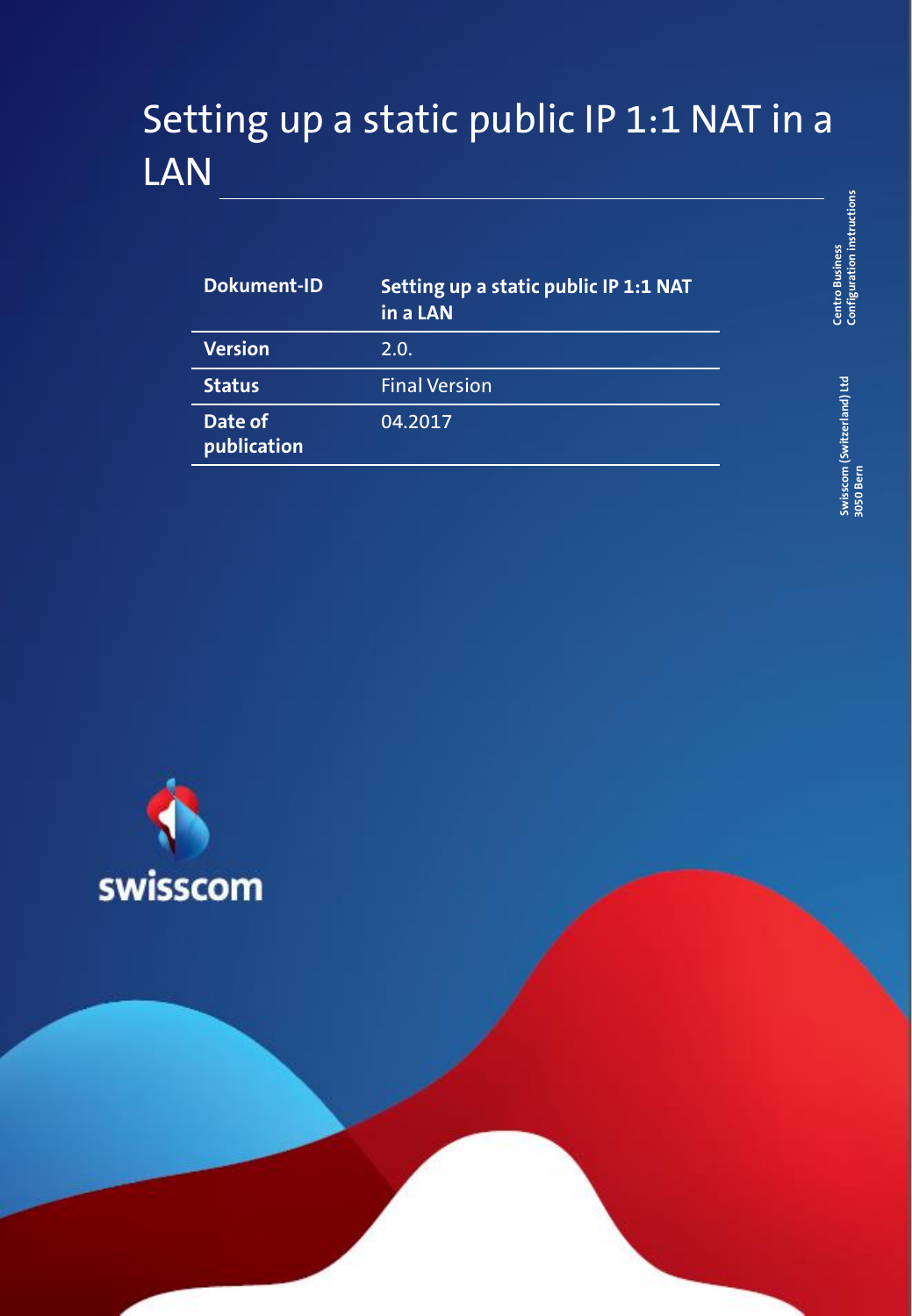# **Contents**

|                                           |   | Configuration instructions              |
|-------------------------------------------|---|-----------------------------------------|
| 1.1 Needs                                 | 3 | Centro Business                         |
| 1.2 Description                           | 3 |                                         |
| 1.3 Requirements/Limitations              | 3 |                                         |
| 1.4 Illustration                          | 4 |                                         |
| 1.5 Setting up a 1:1 NAT                  | 4 | Swisscom (Switzerland) Ltd<br>3050 Bern |
| 1.6 Amending/deleting 1:1 NAT rules       | 5 |                                         |
| 1.7 Deactivating/activating 1:1 NAT rules | 5 |                                         |
| 1.8 Further tips                          | 5 |                                         |

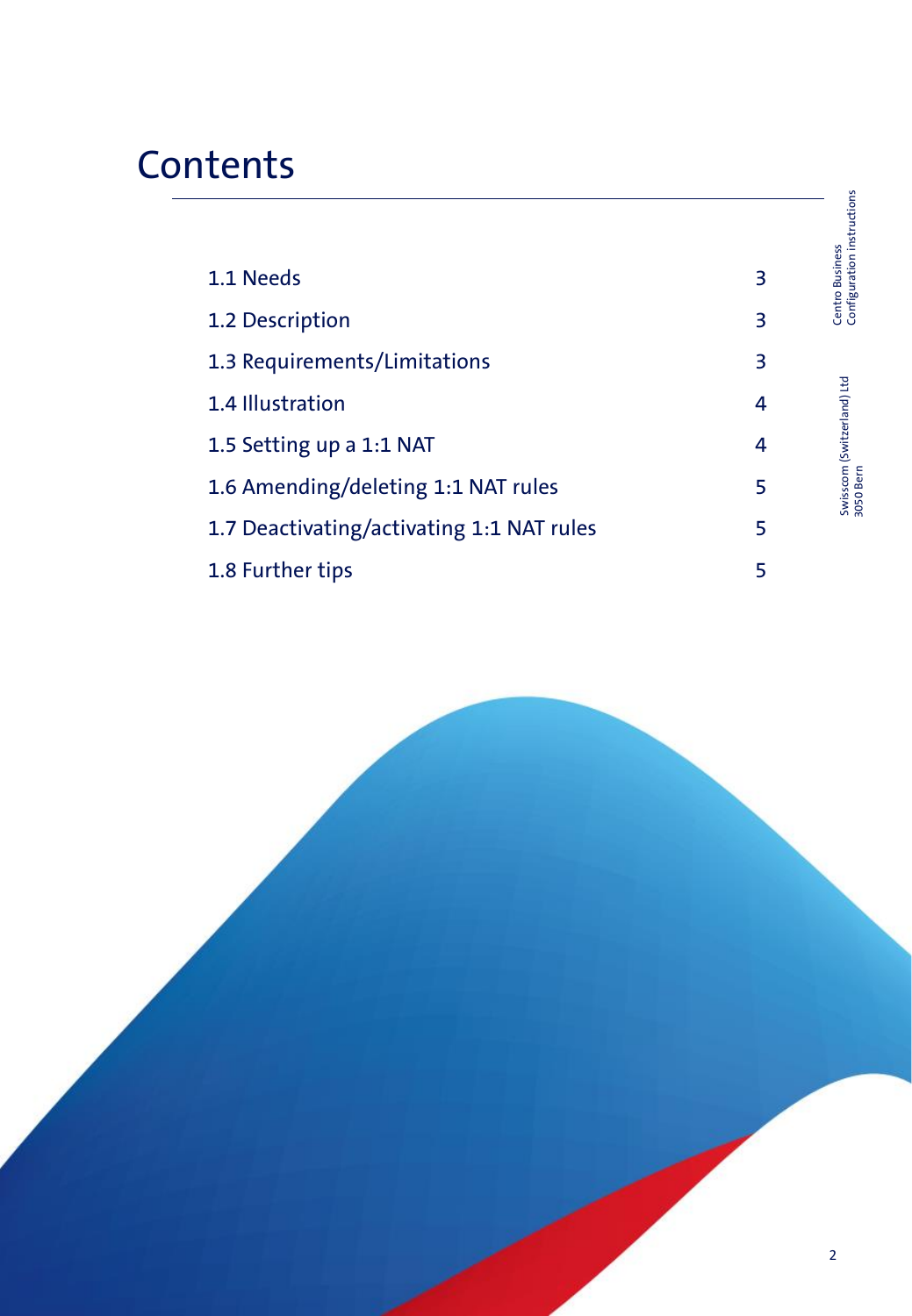# Setting up a static public IP 1:1 NAT in a LAN

# 1.1 Need

You would like to reroute the incoming Internet traffic of a particular IP address to a defined host (IP) in the customer network (LAN). Connections to the Internet from the defined LAN host will be made with the same IP address.

# 1.2 Description

In the Centro Business Router GUI, a static 1:1 NAT (Network Address Translation) rule can be created to reroute Internet traffic between a public IP address and an IP address in the customer network (LAN). The rule is defined in the router in such a way that either all traffic or just the traffic from individual ports is translated 1:1. The LAN host with the defined LAN IP address can therefore be reached via the Internet at the same public IP address and, at the same time, the host can be reached from the customer network (LAN) with the LAN IP address. The defined LAN host can be connected to any LAN port on the Centro Business.

## 1.3 Requirements/Limitations

#### Requirements:

- Swisscom Contract: My SME Office, Business Internet Services, Business Internet Light, Enterprise Connect XS
- Centro Business 2.0 with current firmware version. You can find the firmware on the official Centro Business help page under [Update Firmware](http://www.swisscom.ch/centrobusiness2-fw)
- Access to the router portal is established
- Multiple static IP addresses (at least 4 IPs)

#### Limitations:

- With a defined 1:1 NAT, the public DMZ can no longer be used
- If the Local Security Gateway is activated, a 1:1 NAT cannot be activated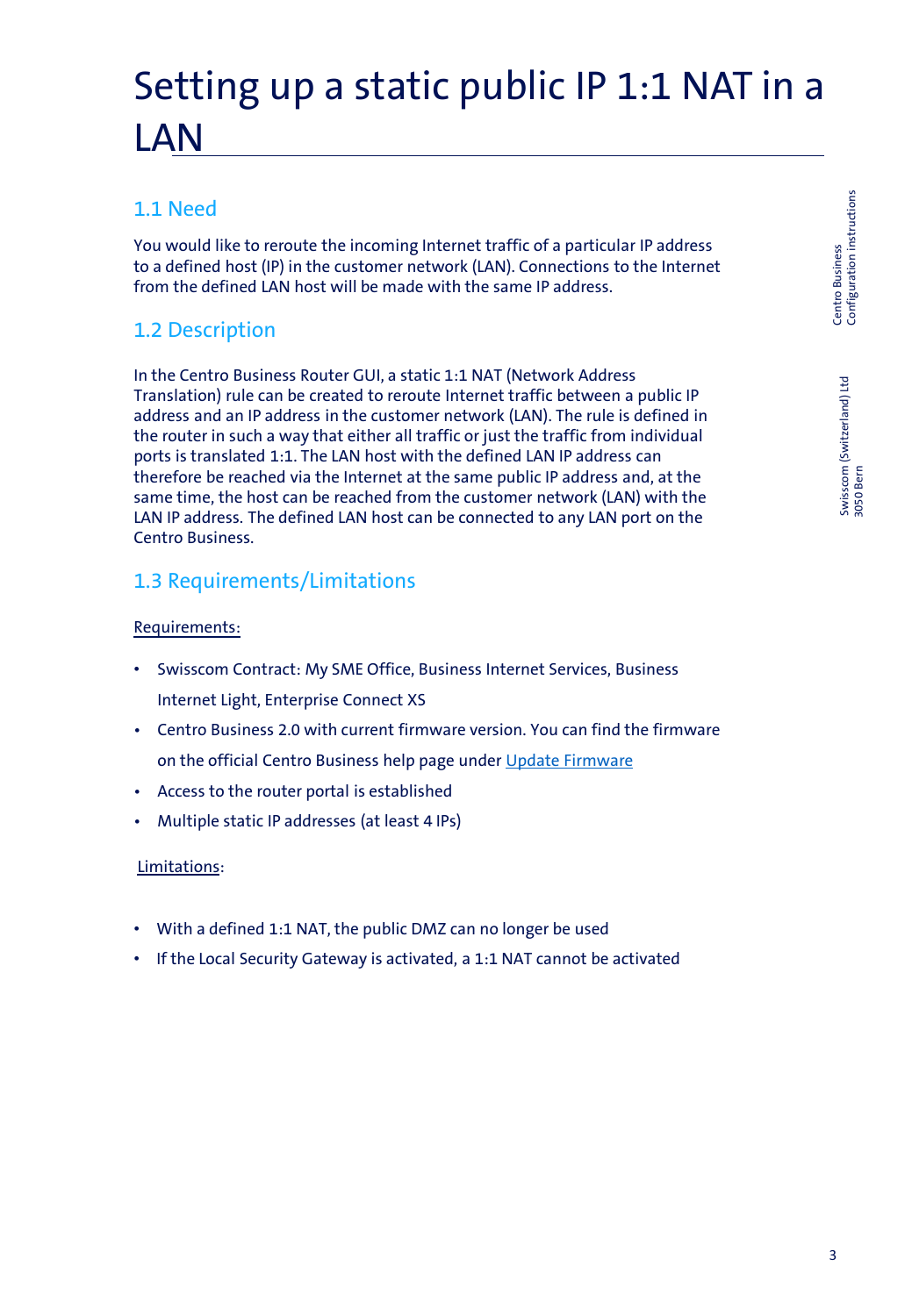## 1.4 Illustration\*



# 1.5 Setting up a 1:1 NAT

In your router settings, select **Network** > **Public Addresses,** then click on **Add mapping**.

| Overview<br>Network<br>Router                                                              | <b>WLAN</b><br>VoIP<br><b>Firewall</b><br><b>Diagnostics</b><br>Internet | Logout         |
|--------------------------------------------------------------------------------------------|--------------------------------------------------------------------------|----------------|
| <b>Public Addresses</b>                                                                    |                                                                          |                |
| Public IP pool                                                                             |                                                                          |                |
| Router public IP address<br>Public IP netmask<br>Available addresses                       | 213, 200, 218, 177<br>255.255.255.252<br>$\mathbf{1}$                    |                |
| Public IP address distribution                                                             |                                                                          |                |
| Public IP addresses from all LAN ports (DHCP)<br>Public IP addresses from LAN port 1 (DMZ) | $\frac{1}{2}$<br>Disabled<br>$\mathbf{v}$ $\mathbf{0}$<br>Disabled       |                |
|                                                                                            |                                                                          | Cancel<br>Save |
| <b>Add mapping</b><br>Select the public IP address                                         | Select the LAN IP address or enter the desired IP address                |                |
|                                                                                            |                                                                          |                |
| Save<br>Add 1:1 NAT mapping                                                                |                                                                          |                |